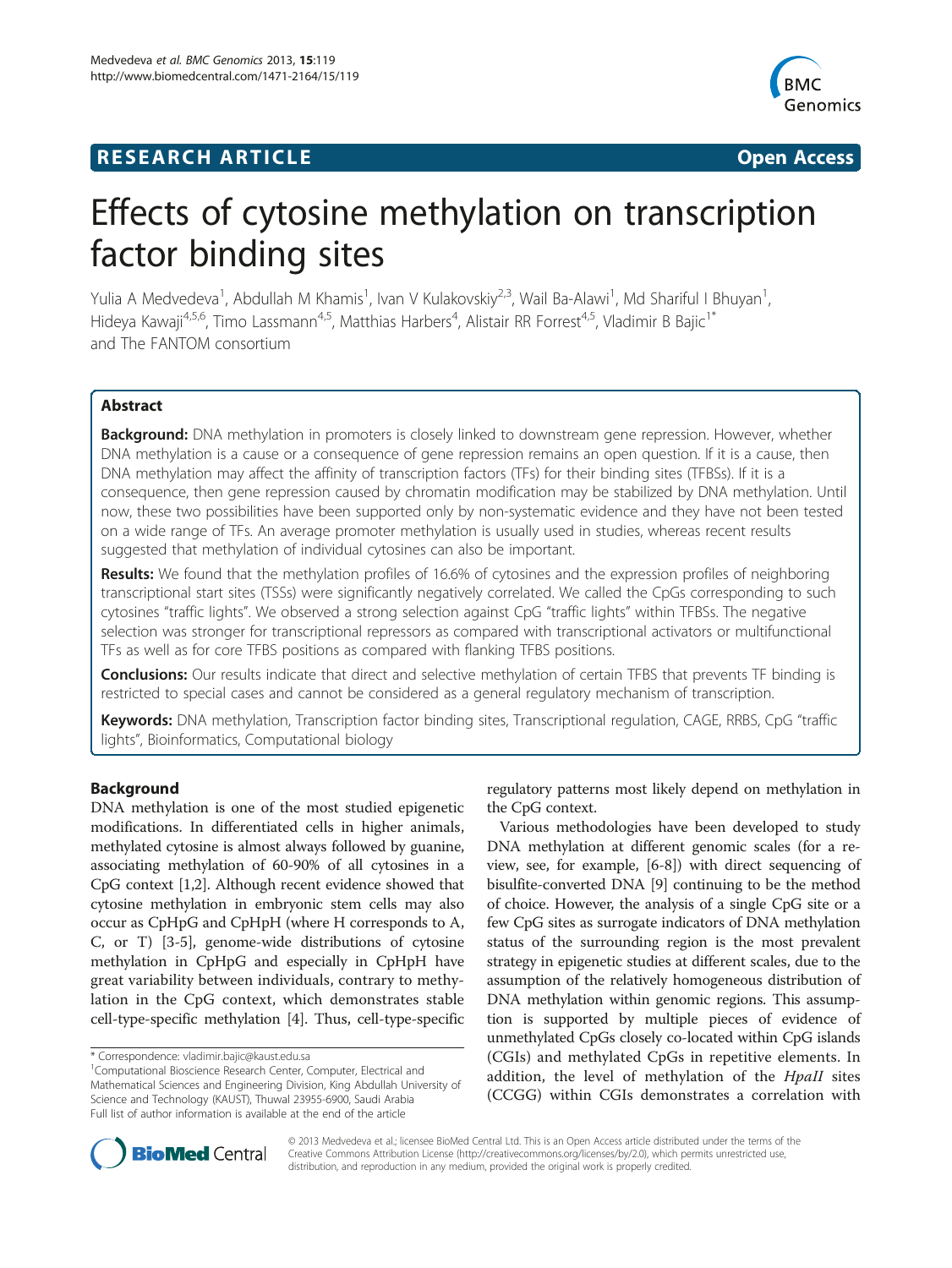average CGI methylation levels [\[10](#page-9-0)]. At the same time, methylated CpGs have been found in unmethylated CGIs [\[4](#page-9-0)]. It was also shown that a single differentially methylated CpG might affect transcription of the ESR1 gene [[11\]](#page-9-0). Moreover, it was hypothesized that DNA methylation of CpG-rich and CpG-poor regions might be involved in different regulatory programs [[12](#page-9-0)]. In short, whether or not the distinct methylation status of a single CpG affects specific transcription-related functions remains an open question.

It is widely accepted that cytosine methylation is a crucial regulatory mechanism in both normal and pathological processes. DNA methylation is involved in development [[13,14](#page-9-0)], cellular differentiation [\[15](#page-9-0)], maintaining cellular identity [[16\]](#page-9-0), pluripotency [\[17](#page-9-0)], aging [\[18](#page-10-0),[19\]](#page-10-0), memory formation [\[20\]](#page-10-0), responses to environmental changes [[21,22](#page-10-0)] and reactions to diet [[23](#page-10-0)]. Several pathological conditions, including cancer [\[22,24](#page-10-0)], diabetes [[25](#page-10-0)], Alzheimer's and Parkinson's diseases [\[26\]](#page-10-0), also show aberrant DNA methylation. Profiles of DNA methylation can be inherited through cell division [\[16\]](#page-9-0) and in some cases through generations [\[21\]](#page-10-0). However, recent studies of dynamic DNA methylation/de-methylation in vivo [[27](#page-10-0),[28\]](#page-10-0) challenge the conventional view that DNA methylation is a permanent epigenetic mark and suggest the possibility of exploring DNA methylation as a promising target for non-invasive therapies for diseases linked with aberrant methylation.

DNA methylation of gene promoters is tightly associated to the repression of transcription, yet the mechanisms are still unclear [\[29](#page-10-0)]. In the last four decades, multiple studies have shown that the level of DNA methylation in promoters is negatively correlated with the expression of downstream genes [\[30](#page-10-0)-[35\]](#page-10-0). It was also hypothesized that ubiquitous, low-density cytosine methylation in vertebrate genomes can contribute to reduction of the transcriptional "noise" from inappropriate promoters [[36](#page-10-0)]. Recently, multiple pieces of evidence arguing against the paradigm that DNA methylation always represses transcription have started to appear. Transcription of some genes was found to be independent of methylation [\[37](#page-10-0)]. Promoters with low CpG content are usually methylated, yet they still may be transcriptionally active [[38,39](#page-10-0)]. Although intergenic and gene terminal CGIs are frequently methylated, they demonstrate a pervasive transcription [[40](#page-10-0)]. Sparse DNA methylation of promoters may repress transcription, but this effect could be overcome by an enhancer [\[41](#page-10-0)]. Genes exhibiting high levels of promoter methylation during normal development remain suppressed in Dnmt1-deficient mouse embryos, suggesting that developmental gene control does not globally rely on cytosine methylation and that the effects of DNA methylation are limited to specialized processes such as imprinting and mobile elements repression [\[29](#page-10-0)].

Alternative promoter usage in different regions of the aged brain seems to be independent of promoter methylation [[42](#page-10-0)]. Promoter sequences are able to recapitulate correct DNA methylation autonomously and demonstrate proper *de novo* methylation during differentiation in pluripotent cells independently of the transcriptional activity of corresponding downstream promoters [\[43](#page-10-0)]. Furthermore, in some cases, methylation is required for activation of transcription and therefore is positively correlated with gene expression [[44](#page-10-0)].

Despite the various controversies, evidence that DNA methylation as an important step in regulation remains solid. The mechanisms of the interplay between methylation and expression are therefore critically important. It remains unclear whether DNA methylation is the cause or the consequence of altered gene expression. If DNA methylation causes gene repression, then there are several possible outcomes (Figure [1](#page-2-0)a). Cytosine methylation may directly affect the affinity of transcription factors (TFs) towards their binding sites (TFBSs) [\[45\]](#page-10-0). Non-systematic experimental evidence that DNA methylation can prevent binding of some TFs to particular TFBSs [\[45,46\]](#page-10-0) supports this hypothesis. For example, methylation of the E-box (CACGTG) prevents n-Myc from binding to promoters of EGFR and CASP8 in a cell-specific manner [\[47](#page-10-0)]; methylation of the YY1-binding site in the promoter of the Peg3 gene represses the binding activity of YY1 in vitro [[48](#page-10-0)]. It is also worth noting that experimentally determined TFBSs usually show low levels of DNA methylation [[4](#page-9-0)[,49,50](#page-10-0)] and that TF-TFBS recognition is often associated with the lack of methylation [[51](#page-10-0),[52\]](#page-10-0). Furthermore, certain positions within CTCF binding sites are more sensitive to methylation than are others [[53](#page-10-0)]. Methylated cytosine can also attract TFs, both activators [\[44,54](#page-10-0)] and repressors [[55](#page-10-0)]. Methylation of the CRE sequence enhances the DNA binding of C/EBPα, which in turn activates a set of promoters specific for adipocyte differentiation [[44,54\]](#page-10-0). Methyl-binding domain (MBD) proteins bind methylated CpG dinucleotide and induce histone deacetylation, subsequent chromatin condensation and gene repression [[55\]](#page-10-0).

The opposite scenario implies that chromatin modifications [\[56](#page-10-0)-[58](#page-10-0)] reduce the accessibility of TFs and the transcriptional machinery to gene promoters, therefore leading to gene repression. DNA methylation in this model is not a cause, but a consequence of repression and serves to fix the repressed state of the chromatin (Figure [1b](#page-2-0)). In this case, cytosine methylation accumulates passively as a consequence of the independent absence of TF binding [[50,53](#page-10-0)] or it appears as a result of direct DNA methyltransferase recruitment by transcription repression proteins such as the Polycomb group (PcG) protein EZH2 [[59](#page-10-0)]. This model is supported by negative correlation of TF expression and average methylation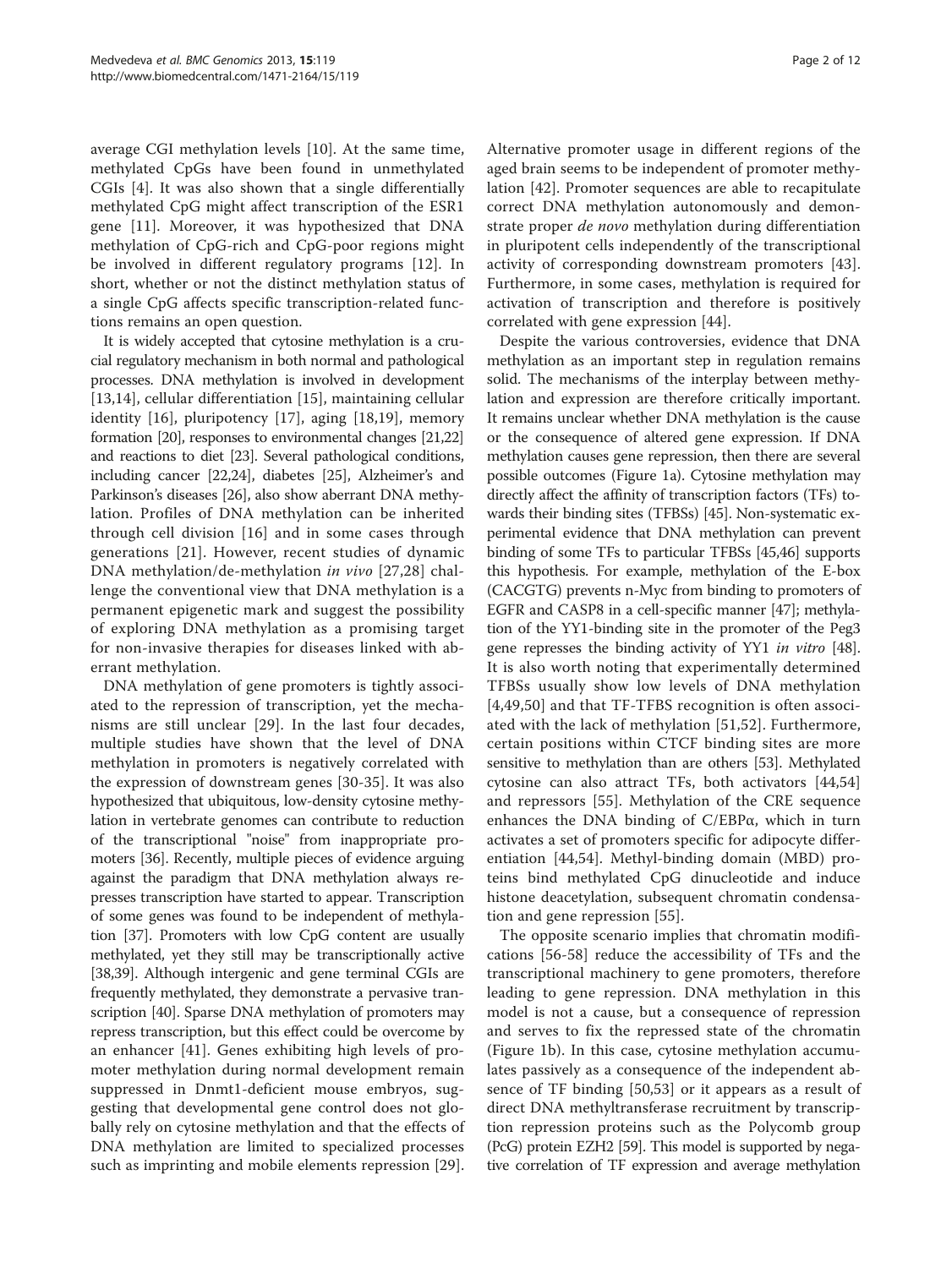<span id="page-2-0"></span>

of their TFBSs [[50](#page-10-0)]. Besides, it was reported that binding of some TFs, including Sp1 and CTCF, is sufficient for maintaining a local unmethylated state [\[60](#page-10-0)[-65](#page-11-0)]. Nevertheless, this scenario (Figure 1b) does not explain the sensitivity of certain TFs to methylation of their TFBSs.

In this study, we explore the evidence that supports one of these two scenarios. To achieve this, we first test whether methylation of a particular cytosine correlates with transcription. This effect may provide a basis for regulation of transcription through methylation of specific TFBSs. Second, we investigate whether some TFs are more sensitive than others to the presence of such cytosines in their TFBSs and what features of TFBSs can be associated with this sensitivity. To this end, we employed ENCODE [\[66](#page-11-0)] data on DNA methylation obtained by reduced representation bisulfite sequencing (RRBS) [[67\]](#page-11-0). RRBS allows us to identify both methylated and unmethylated cytosines quantitatively at a single base pair resolution in the CCGG context in regions with high densities of rarely methylated cytosines, usually co-located within gene promoters [[68\]](#page-11-0). To evaluate genome-wide expression across different cell types, we used FANTOM5 [\[69](#page-11-0)] data obtained by cap analysis of gene expression (CAGE) [[70\]](#page-11-0). FANTOM5 provides quantitative estimation of expression in several hundreds of different cell types.

Our study shows that a fraction of single CpGs within promoters exhibits a significant negative correlation of their methylation profiles with the expression profiles of neighboring transcriptional start sites (TSSs) considered across various samples. Moreover, we observe a strong negative selection against the presence of such cytosines within TFBSs, especially in their core positions. Interestingly, we find that repressors are more sensitive to the presence of such cytosines in their binding sites.

This work is part of the FANTOM5 project. Data downloads, genomic tools and co-published manuscripts are collected at<http://fantom.gsc.riken.jp/5/>.

#### Results and discussion

### Only a fraction of cytosines exhibits significant correlation between methylation and expression profiles of a corresponding TSS

It is well known that the level of cytosine methylation of promoters is negatively correlated with gene expression [[71\]](#page-11-0); the role of methylation of particular CpGs in the regulation of gene expression has been demonstrated in the case of ESR1 [\[11](#page-9-0)]. The crucial role of the location of methylated regions relative to TSSs is also widely accepted. The question whether methylation of a particular cytosine may affect expression remains unanswered.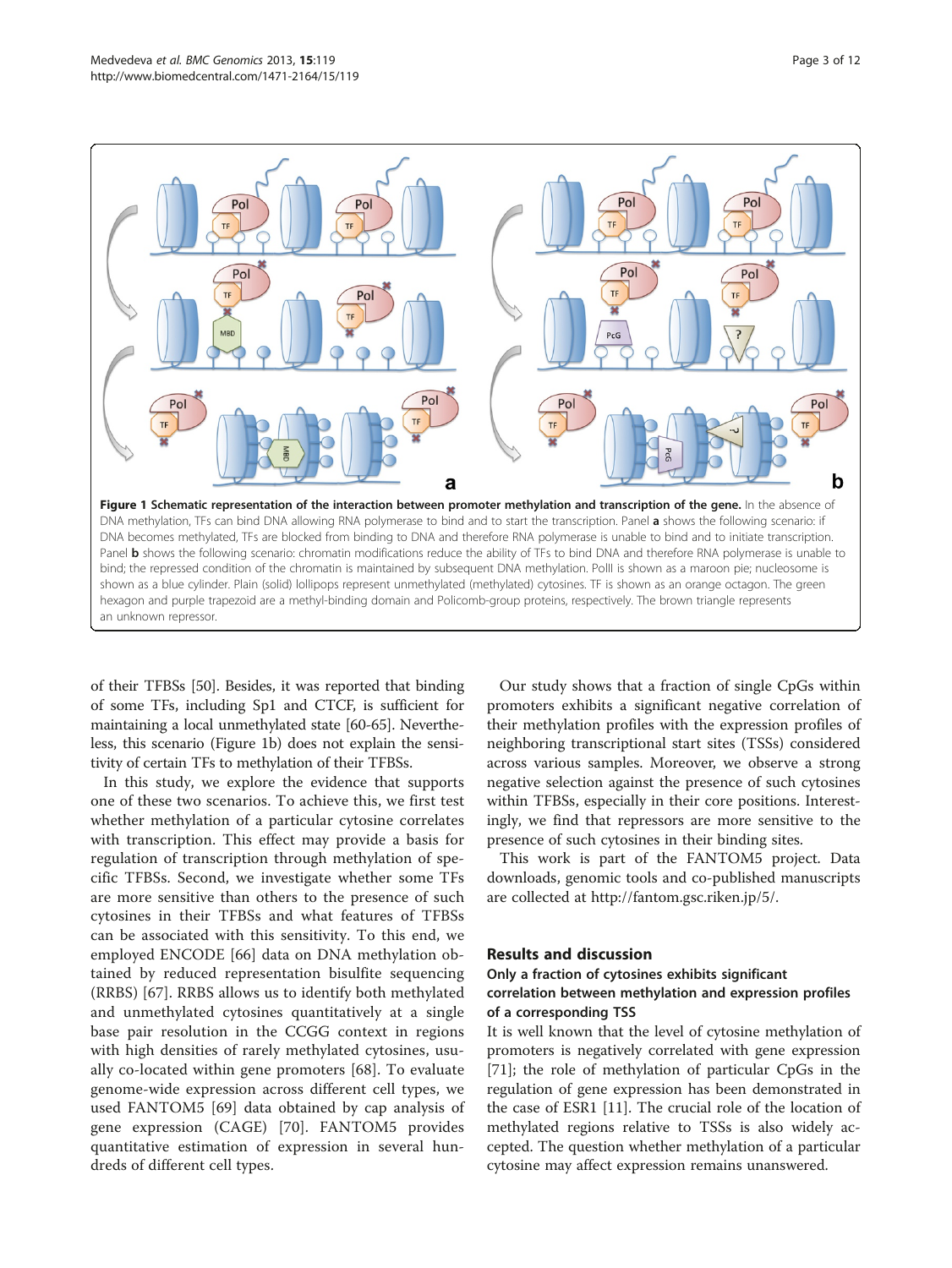<span id="page-3-0"></span>As the first step of this study, we studied whether the methylation level of a particular cytosine within a promoter region is correlated with the expression of the corresponding TSS, since such cytosines may serve as a basis for the regulation of transcription through TF binding. Table 1 demonstrates that among 237,244 cytosines analyzed in the study, only 16.6% (0.8%) have significantly ( $P$ -value  $\leq$  0.01) negative or positive Spearman Correlation Coefficients ( $SCC<sub>M/F</sub>$ ) between methylation and expression profiles of a closely located TSS (see Methods). This sheds different light on the common perception of a link between methylation and gene expression. We call cytosines demonstrating significantly negative  $SCC_{M/E}$  CpG "traffic lights" (see [Methods](#page-6-0)). In this study, we mostly focus on such cytosines.

Out of 50 cell types analyzed in this study, 14 were malignant. Genome-wide DNA methylation in cancer cells is dramatically different from that in normal cells (for the review see, for example [\[72](#page-11-0)-[75\]](#page-11-0)). Although we believe that the basic mechanism of interaction between DNA methylation and expression should be the same in cancer and non-cancer cells, we repeated the experiments on the 36 normal cell types and obtained similar results (Additional file [1](#page-8-0)): only a small fraction (9.5% and 1.5%) of cytosines have significant ( $P$ -value  $\leq 0.01$ ) negative and positive  $SCC_{M/E}$ , respectively.

CAGE tags are often found within gene bodies [[76](#page-11-0)] and methylation of a gene body may have a positive correlation with gene expression [\[77-79](#page-11-0)]. It was also suggested that the cytosines within gene bodies are often not methylated (5mC) but hydroxymethylated (5hmC) [[80](#page-11-0)]. However, bisulfite-based methods of cytosine modification detection (including RRBS) are unable to distinguish these two types of modifications [\[81\]](#page-11-0). The presence of 5hmC in a gene body may be the reason why a fraction of CpG dinucleotides has a significant positive  $SCC_{M/E}$ value. Unfortunately, data on genome-wide distribution of 5hmC in humans is available for a very limited set of cell types, mostly developmental [[82,83\]](#page-11-0), preventing us from a direct study of the effects of 5hmC on transcription and TFBSs. At the current stage the 5hmC data is not available for inclusion in the manuscript. Yet, we were able to perform an indirect study based on the localization of the studied cytosines in various genomic regions. We tested whether cytosines demonstrating various  $SCC_{M/E}$  are colocated within different gene regions (Table [2](#page-4-0)). Indeed,

CpG "traffic lights" are located within promoters of GEN-CODE [[84](#page-11-0)] annotated genes in 79% of the cases, and within gene bodies in 51% of the cases, while cytosines with positive  $SCC_{M/E}$  are located within promoters in 56% of the cases and within gene bodies in 61% of the cases. Interestingly, 80% of CpG "traffic lights" are located within CGIs, while this fraction is smaller (67%) for cytosines with positive  $SCC_{M/E}$ . This observation allows us to speculate that CpG "traffic lights" are more likely methylated, while cytosines demonstrating positive  $SCC_{M/E}$  may be subject to both methylation and hydroxymethylation. Cytosines with positive and negative  $SCC_{M/E}$  may therefore contribute to different mechanisms of epigenetic regulation. It is also worth noting that cytosines with insignificant (P-value > 0.01)  $SCC_{M/E}$  are more often located within the repetitive elements and less often within the conserved regions and that they are more often polymorphic as compared with cytosines with a significant  $SCC<sub>M/E</sub>$ , suggesting that there is natural selection protecting CpGs with a significant  $SCC_{M/F}$ .

## Selection against TF binding sites overlapping with CpG "traffic lights"

We hypothesize that if CpG "traffic lights" are not induced by the average methylation of a silent promoter, they may affect TF binding sites (TFBSs) and therefore may regulate transcription. It was shown previously that cytosine methylation might change the spatial structure of DNA and thus might affect transcriptional regulation by changes in the affinity of TFs binding to DNA [\[47-49](#page-10-0)]. However, the answer to the question of if such a mechanism is widespread in the regulation of transcription remains unclear. For TFBSs prediction we used the remote dependency model (RDM) [\[85\]](#page-11-0), a generalized version of a position weight matrix (PWM), which eliminates an assumption on the positional independence of nucleotides and takes into account possible correlations of nucleotides at remote positions within TFBSs. RDM was shown to decrease false positive rates effectively as compared with the widely used PWM model.

Our results demonstrate (Additional file [2](#page-8-0)) that from the 271 TFs studied here (having at least one CpG "traffic light" within TFBSs predicted by RDM), 100 TFs had a significant underrepresentation of CpG "traffic lights" within their predicted TFBSs  $(P$ -value < 0.05, Chi-square test, Bonferoni correction) and only one TF (OTX2) had

Table 1 Total numbers of CpGs with different  $SC_{M/E}$  between methylation and expression profiles

| SCC <sub>M/E</sub><br>sign | SCC <sub>M/E</sub>  | SCC <sub>M/E</sub>  | SCC <sub>M/E</sub>   | SCC <sub>M/E</sub>               | SCC <sub>M/E</sub>               | SCC <sub>M/E</sub>                |  |
|----------------------------|---------------------|---------------------|----------------------|----------------------------------|----------------------------------|-----------------------------------|--|
|                            | $P$ -value $<$ 0.05 | $P$ -value $<$ 0.01 | $P$ -value $< 0.001$ | P-value $\leq$ 0.05,<br>fraction | P-value $\leq$ 0.01,<br>fraction | P-value $\leq$ 0.001,<br>fraction |  |
| Negative                   | 73328               | 39414               | 17031                | 0.309                            | 0.166                            | 0.072                             |  |
| Positive                   | 5750                | 832                 | 479                  | 0.024                            | 0.008                            | 0.002                             |  |

The total number of CpGs in the study is 237,244.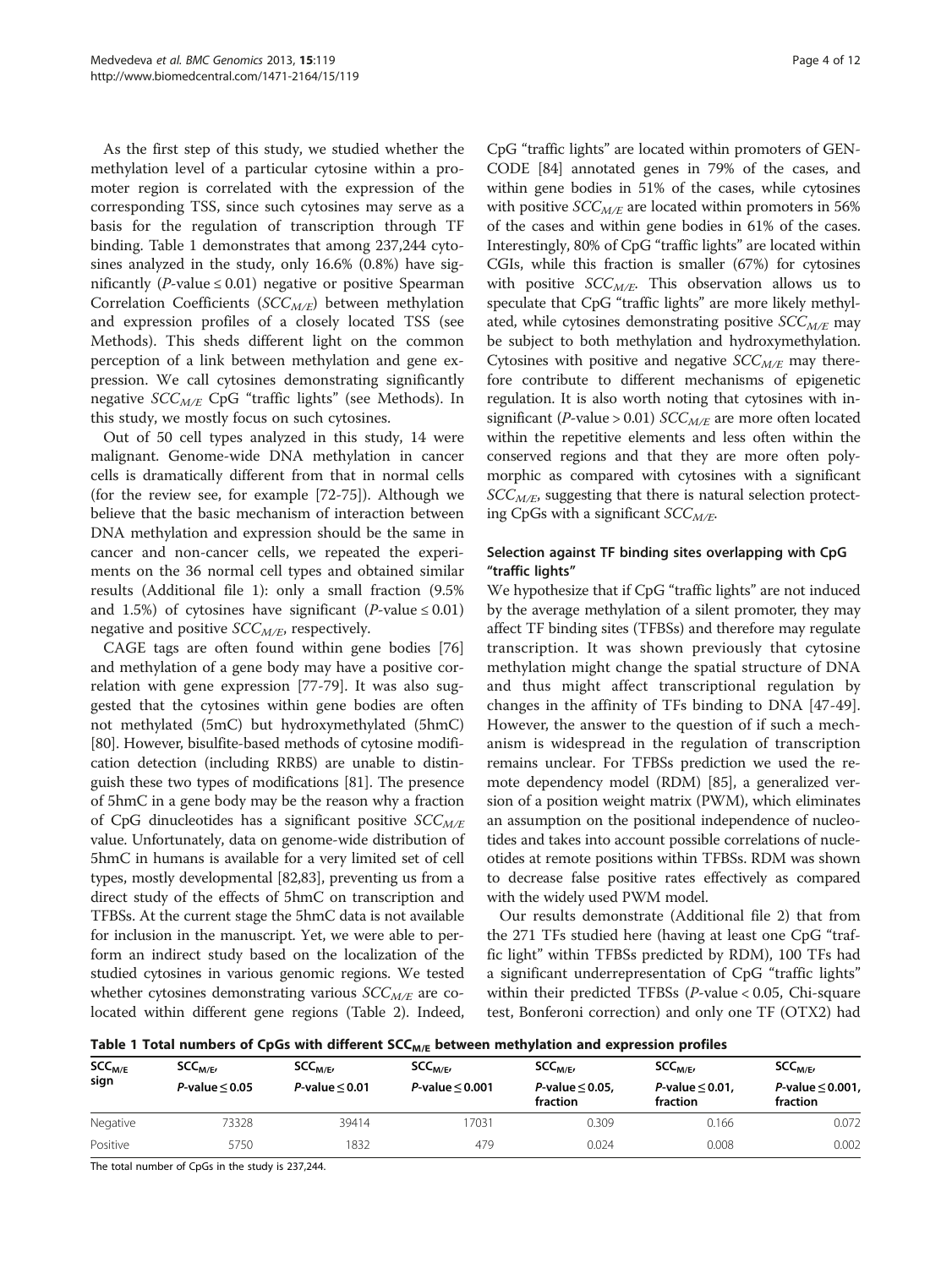|                              | CGI   |       |       | Gene promoters Gene bodies Repetitive elements Conserved regions SNP |               | DNase sensitivity regions |
|------------------------------|-------|-------|-------|----------------------------------------------------------------------|---------------|---------------------------|
| CpG "traffic lights"         | 0.801 | 0.793 | 0.507 | 0.095                                                                | $0.203$ 0.008 | 0.926                     |
| $SCC_{M/F} > 0$              | 0.674 | 0.556 | 0.606 | 0.095                                                                | 0.210 0.009   | 0.829                     |
| $SCCM/F$ insignificant 0.794 |       | 0.733 | 0.477 | 0.128                                                                | 0.198 0.010   | 0.897                     |

<span id="page-4-0"></span>Table 2 Fraction of cytosines demonstrating different  $SCC<sub>M/E</sub>$  within genome regions

a significant overrepresentation of CpG "traffic lights" within the predicted TFBSs. Similar results were obtained using only the 36 normal cell lines: 35 TFs had a significant underrepresentation of CpG "traffic lights" within their predicted TFBSs (P-value < 0.05, Chi-square test, Bonferoni correction) and no TFs had a significant overrepresentation of such positions within TFBSs (Additional file [3](#page-8-0)). Figure 2 shows the distribution of the observed-to-expected ratio of TFBS overlapping with CpG "traffic lights". It is worth noting that the distribution is clearly bimodal with one mode around 0.45 (corresponding to TFs with more than double underrepresentation of CpG "traffic lights" in their binding sites) and another mode around 0.7 (corresponding to TFs with only 30% underrepresentation of CpG "traffic lights" in their binding sites). We speculate that for the first group of TFBSs, overlapping with CpG "traffic lights" is much more disruptive than for the second one, although the mechanism behind this division is not clear.

To ensure that the results were not caused by a novel method of TFBS prediction (i.e., due to the use of RDM), we performed the same analysis using the standard PWM approach. The results presented in Figure 2 and in Additional file [4](#page-8-0) show that although the PWM-based method generated many more TFBS predictions as compared to RDM, the CpG "traffic lights" were significantly underrepresented in the TFBSs in 270 out of 279 TFs studied here (having at least one CpG "traffic light" within TFBSs as predicted by PWM), supporting our major finding.

We also analyzed if cytosines with significant positive  $SCC_{M/E}$  demonstrated similar underrepresentation within TFBS. Indeed, among the tested TFs, almost all were depleted of such cytosines (Additional file [2](#page-8-0)), but only 17 of them were significantly over-represented due to the overall low number of cytosines with significant positive  $SCC_{M/F}$ . Results obtained using only the 36 normal cell lines were similar: 11 TFs were significantly depleted of such cytosines (Additional file [3](#page-8-0)), while most of the others were also depleted, yet insignificantly due to the low number of total predictions. Analysis based on PWM models (Additional file [4](#page-8-0)) showed significant underrepresentation of such

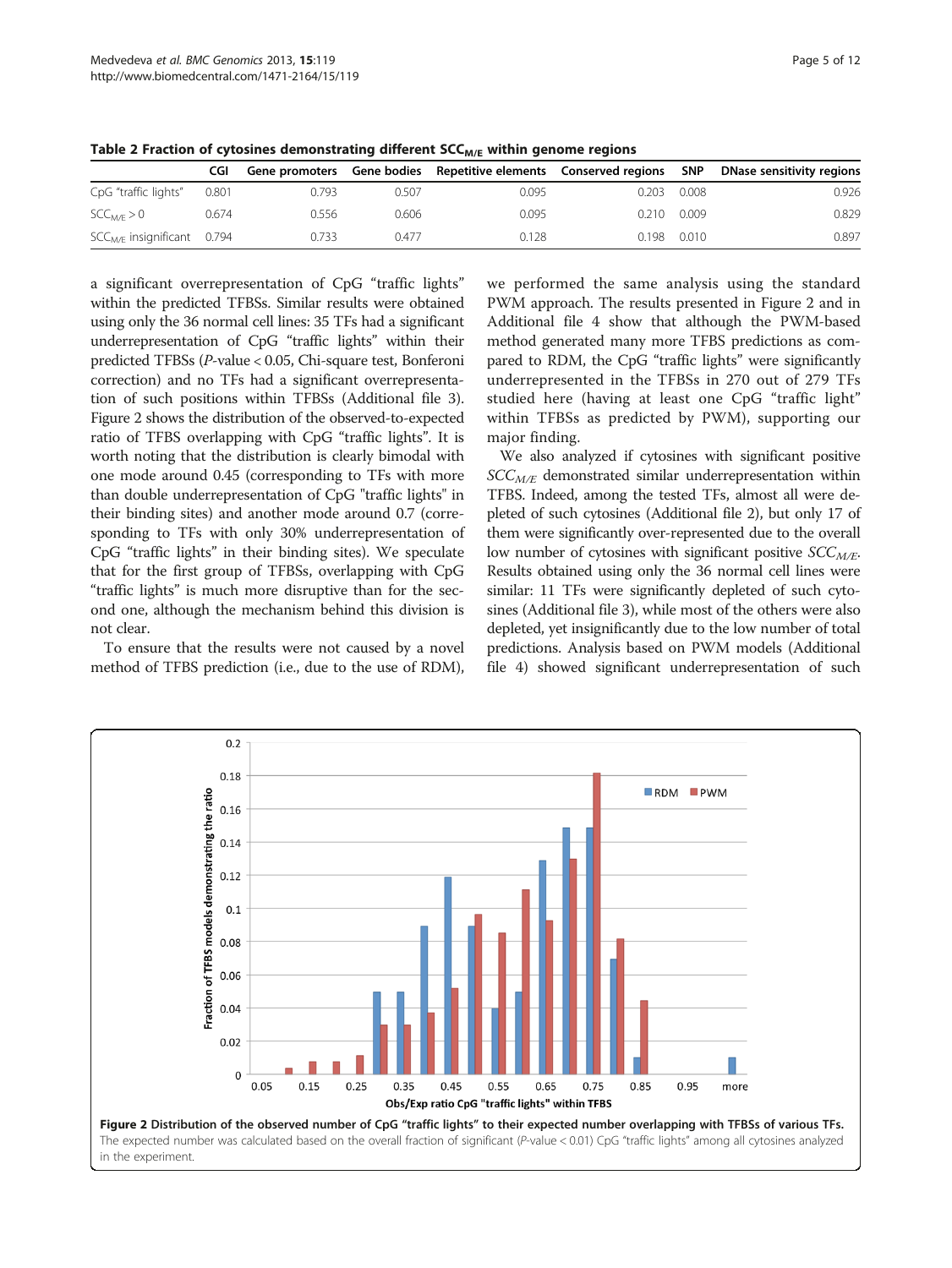cytosines for 229 TFs and overrepresentation for 7 (DLX3, GATA6, NR1I2, OTX2, SOX2, SOX5, SOX17). Interestingly, these 7 TFs all have highly AT-rich binding sites with very low probability of CpG.

It was previously shown that cytosine methylation can prevent binding of several TFs (such as Sp1 [[60\]](#page-10-0), CTCF [[53\]](#page-10-0) and others) and, therefore, methylation may serve as a global regulatory mechanism for cell-specific TF binding. Yet, we observe that most of TFs avoid CpG "traffic lights" in their binding sites, suggesting a potentially damaging effect of CpG "traffic lights" to TFBS and therefore a natural selection against TFBS overlapping with CpG "traffic lights".

Computational prediction of TFBSs identifies DNA regions of potential binding, which may not be available for a TF in a particular cell type due to chromatin modifications. To avoid a bias caused by potential TFBSs that are not functional in particular cell types, we used experimentally obtained regions of TF binding. Chromatin immunoprecipitation followed by parallel DNA sequencing (ChIP-seq) is an effective experimental technique for the identification of regions for DNA-protein interaction [[86](#page-11-0)]. Yet, regions where TFs most likely bind DNA (ChIP-seq peaks) in a particular cell type are relatively long, usually longer than several hundreds of base pairs, while real TFBSs are on average a dozen base pairs long. Therefore, we combined experimental and computational approaches and filtered out the predictions of TFBSs outside of ChiP-seq peak regions. We tested our results on ChIP-seq data for CTCF as it is the only TF in ENCODE with experimental binding information in as many as 22 cell types out of the 50 cell types we used in our study (14 of the 22 were normal cell types). Results in Additional file [5](#page-8-0) support our initial finding: CTCF binding sites avoid CpG "traffic lights". ChIP-seq data for other TFs are available only for the cancer cell lines included in our study, making it impossible to draw conclusions about normal cell functioning. At the current stage the ChiP-seq data for other TFs is not available for inclusion in the manuscript. Our findings suggest that changing a TF's affinity to DNA or even blocking TF binding sites by direct and selective methylation is limited to certain TFBSs within a few promoters and thus is not likely to be a general mechanism of methylationdependent regulation of gene expression.

### TFBSs of repressors are especially sensitive to the presence of CpG "traffic lights"

Overlapping of TFBS with CpG "traffic lights" may affect TF binding in various ways depending on the functions of TFs in the regulation of transcription. There are four possible simple scenarios, as described in Table 3. However, it is worth noting that many TFs can work both as activators and repressors depending on their cofactors.

#### Table 3 Expected sign of  $SCC_{M/E}$  depending on TF binding preferences and function

| TF binding preferences |                                |                               |                                |  |  |  |  |
|------------------------|--------------------------------|-------------------------------|--------------------------------|--|--|--|--|
| TF function            | Unmethylated DNA               | Methylated DNA                | <b>Both</b>                    |  |  |  |  |
| Activator              | (1) negative<br>$SCC_{M/F}$    | (2) positive<br>$SCC_{M/F}$   | insignificant<br>$SCC_{M/F}$   |  |  |  |  |
| Repressor              | (3) positive<br><b>SCCM/F</b>  | (4) negative<br><b>SCCM/F</b> | insignificant<br><b>SCCM/F</b> |  |  |  |  |
| <b>Both</b>            | insignificant<br><b>SCCM/F</b> | insignificant<br>$SCC_{M/F}$  |                                |  |  |  |  |

There are four possible scenarios of interaction of DNA methylation and TF functions:

(1) TF can bind unmethylated DNA and cannot bind methylated DNA. TF acts as a transcription activator. The methylation profile of cytosines within TFBS should be negatively correlated with TSS expression.

(2) TF can bind methylated DNA and cannot bind unmethylated DNA. TF acts as a transcription activator. The methylation profile of cytosines within TFBS should be positively correlated with TSS expression.

(3) TF can bind unmethylated DNA and cannot bind methylated DNA. TF acts as a transcription repressor. The methylation profile of cytosines within TFBS should be positively correlated with TSS expression.

(4) TF can bind methylated DNA and cannot bind unmethylated DNA. TF acts as transcription repressor. The methylation profile of cytosines within TFBS should be negatively correlated with TSS expression.

Moreover, some TFs can bind both methylated and unmethylated DNA [[87](#page-11-0)]. Such TFs are expected to be less sensitive to the presence of CpG "traffic lights" than are those with a single function and clear preferences for methylated or unmethylated DNA.

Using information about molecular function of TFs from UniProt [[88](#page-11-0)] (Additional files [2, 3](#page-8-0), [4](#page-8-0) and [5\)](#page-8-0), we compared the observed-to-expected ratio of TFBS overlapping with CpG "traffic lights" for different classes of TFs. Figure [3](#page-6-0) shows the distribution of the ratios for activators, repressors and multifunctional TFs (able to function as both activators and repressors). The figure shows that repressors are more sensitive (average observed-toexpected ratio is 0.5) to the presence of CpG "traffic lights" as compared with the other two classes of TFs (average observed-to-expected ratio for activators and multifunctional TFs is 0.6; t-test,  $P$ -value < 0.05), suggesting a higher disruptive effect of CpG "traffic lights" on the TFBSs of repressors. Although results based on the RDM method of TFBS prediction show similar distributions (Additional file [6\)](#page-9-0), the differences between them are not significant due to a much lower number of TFBSs predicted by this method. Multifunctional TFs exhibit a bimodal distribution with one mode similar to repressors (observed-to-expected ratio 0.5) and another mode similar to activators (observed-to-expected ratio 0.75). This suggests that some multifunctional TFs act more often as activators while others act more often as repressors. Taking into account that most of the known TFs prefer to bind unmethylated DNA, our results are in concordance with the theoretical scenarios presented in Table 3.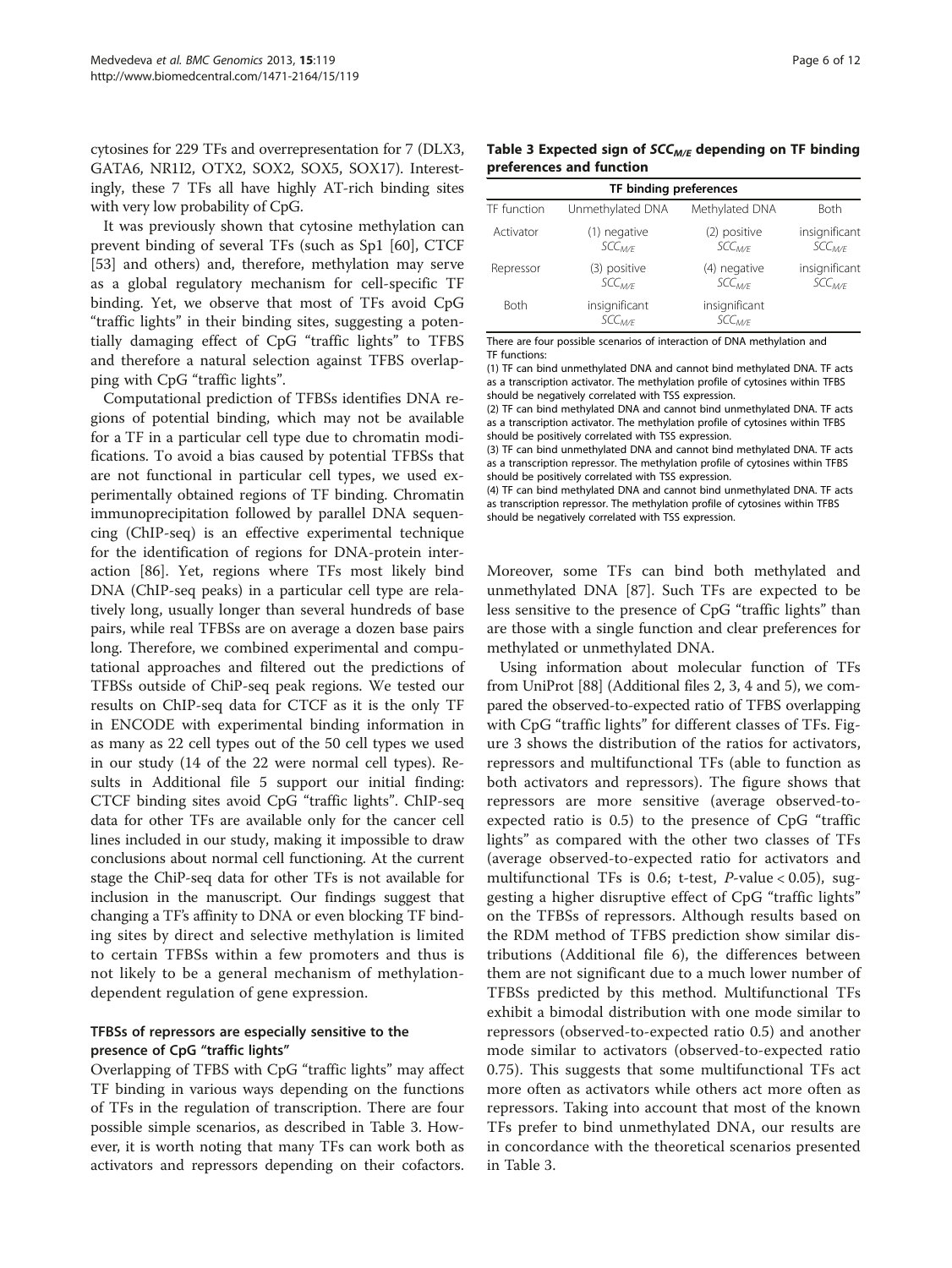<span id="page-6-0"></span>

## "Core" positions within TFBSs are especially sensitive to the presence of CpG "traffic lights"

We also evaluated if the information content of the positions within TFBS (measured for PWMs) affected the probability to find CpG "traffic lights" (Additional files [7](#page-9-0) and [8](#page-9-0)). We observed that high information content in these positions ("core" TFBS positions, see Methods) decreases the probability to find CpG "traffic lights" in these positions supporting the hypothesis of the damaging effect of CpG "traffic lights" to TFBS (t-test, P-value < 0.05). The tendency holds independent of the chosen method of TFBS prediction (RDM or RWM). It is noteworthy that "core" positions of TFBS are also depleted of CpGs having positive  $SCC_{M/E}$  as compared to "flanking" positions (low information content of a position within PWM, (see Methods), although the results are not significant due to the low number of such CpGs (Additional files [7](#page-9-0) and [8\)](#page-9-0).

#### Conclusions

We found that the methylation profiles and expression profiles in 16.6% of single CpG dinucleotides in CAGEderived promoters were significantly negatively correlated with neighbouring TSS, supporting the argument that single cytosine methylation is involved in the regulation of transcription. In a way, the current common perception of the link between methylation and gene expression is seen in a different light. Unexpectedly, we observed a strong selection against the presence of CpG "traffic lights" within the TFBSs of many TFs. We demonstrated that the selection against CpG "traffic lights" within TFBS is even more pronounced in the case of "core" positions within TFBSs as compared to "flanking" positions. These observations allow us to suggest that blocking of TFBSs by selective methylation is unlikely to be a general mechanism of methylation-dependent transcription regulation and that such a mechanism is limited to special cases. We conclude that the regulation of expression via DNA methylation and via TF binding are relatively independent regulatory mechanisms; both mechanisms are thus not in a direct causal relationship. Known cases of interaction between these mechanisms appear mostly because they operate on the same target regions (promoters) and require intermediate partners, for example, modification of chromatin.

## Methods

#### Cell types

We manually selected 137 FANTOM5 samples (cell types) matching 50 ENCODE samples. We grouped them into 50 classes of identical or similar biological cell types. To reduce the noise coming from inexact matching of cell types between FANTOM5 and ENCODE data, we averaged the expression/methylation values for different technical or biological replicas, donors and cell types within the same class. Detailed information is provided in Additional file [9.](#page-9-0)

All human samples used in the FANTOM5 project were either exempted material (available in public collections or commercially available), or provided under informed consent. All non-exempt material is covered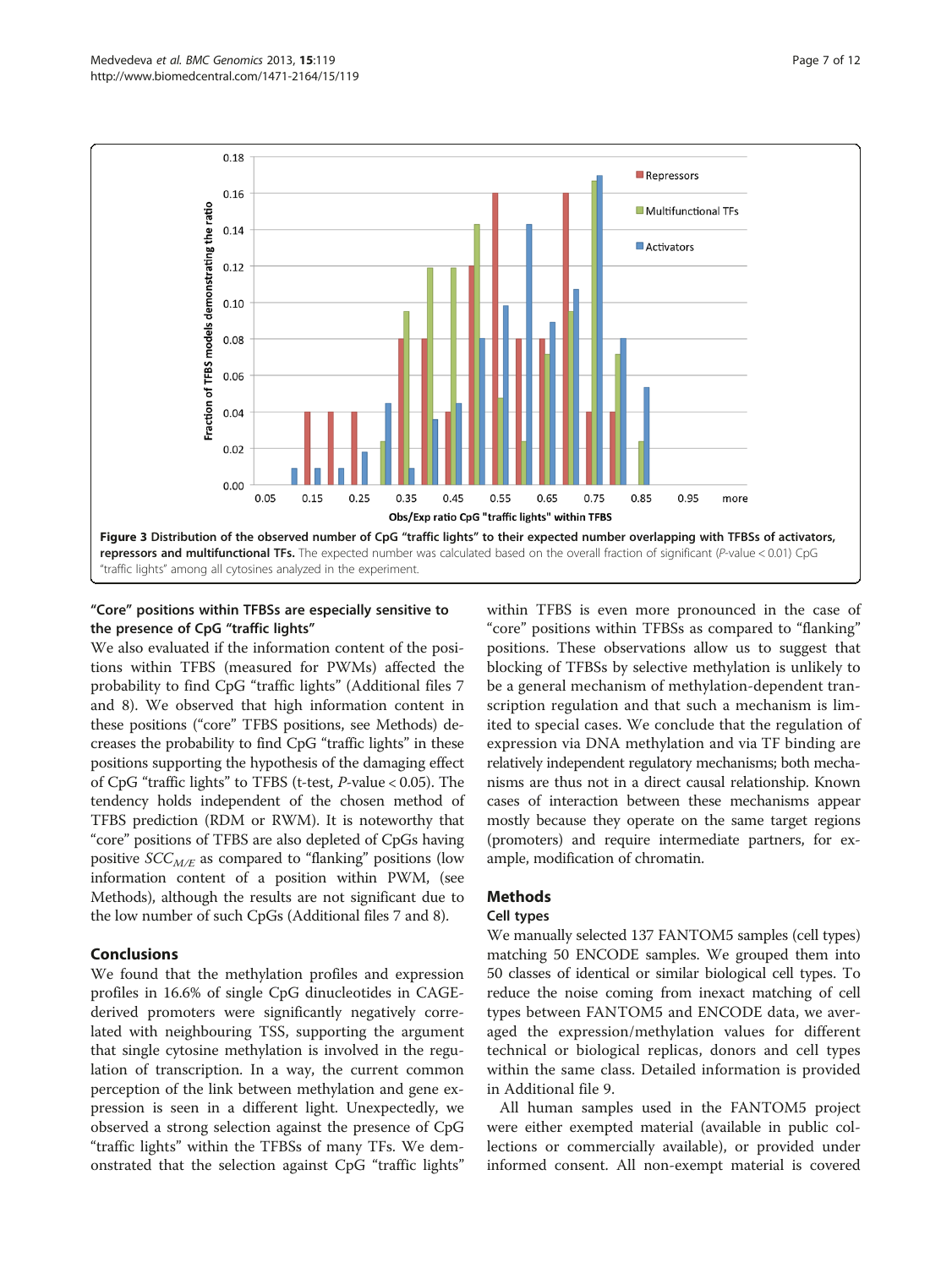under RIKEN Yokohama Ethics applications (H17-34 and H21-14) and collected in compliance with the Helsinki Declaration.

#### TSSs and promoter regions

We used TSSs found by the CAGE method in FAN-TOM5. The relative log expression normalization method (RLE [[89](#page-11-0)]) was applied to CAGE-tags in each sample [[69](#page-11-0)]. For a particular TSS, we referred to a set of expression values across the selected 50 classes of cell types as an expression profile. Low expressed CAGE-tag clusters may be non-robust to sequencing errors or heterogeneity of the cell population. To reduce the effect of such CAGE-tag clusters, we excluded TSSs with all RLEnormalized expression values less than 1. For each CAGE-tag cluster, we selected a promoter region of 1500 bp upstream and 500 bp downstream of the ends of reported CAGE-tag clusters. Overlapping promoters were considered independently.

#### Cytosine methylation data

We used cytosine methylation data obtained by RRBS ([http://genome.ucsc.edu/cgi-bin/hgFileUi?db=hg19&g=wg](http://genome.ucsc.edu/cgi-bin/hgFileUi?db=hg19&g=wgEncodeHaibMethylRrbs) [EncodeHaibMethylRrbs\)](http://genome.ucsc.edu/cgi-bin/hgFileUi?db=hg19&g=wgEncodeHaibMethylRrbs). All data included cytosine methylation only in the CCGG context. We excluded cytosines covered by less than 10 reads. For a particular cytosine, we referred to a set of methylation values (the proportion of methylated reads relative to all reads) across the selected 50 cell types as a methylation profile. We excluded cytosines having methylation data for less than 50% of samples (25 when using all 50 cell types and 18 when using the 36 normal cell types) in the methylation profiles.

While each particular cytosine may be either methylated or unmethylated, the RRBS technique measures the average methylation of a particular cytosine in the cell population, which results in a 0 to 100% range of values. Although methylation values of most of the cytosines tend to be 0 or 100%, intermediate values are also possible. Low (but not 0) levels of cytosine methylation may appear as a result of experimental errors, and these levels can affect further analysis. To avoid any bias caused by such cytosines, we used only positions differentially methylated between cell types. We defined a CpG as differentially methylated if the amplitude (the difference between the maximum and minimum values in the normalized profile) of the methylation profile for a particular CpG was greater than 50%.

#### Correlation of cytosine methylation and TSS expression

For all cytosines located within promoter regions, we calculated the Spearman Correlation Coefficient between methylation profiles of the cytosine and the expression profiles of the corresponding TSS (referred to as  $SCC_{M/E}$ ). We estimated the statistical significance of  $SCC_{M/E}$  based on transformation to a Student's t-test distribution:

$$
t = \text{SCC}_{M/E} \sqrt{\frac{n-2}{1-SCC_{M/E}^2}}
$$

Here *n* is the length of the methylation/expression profile for a given position. In our analysis (if not stated otherwise), we referred to positions with P-values  $(SCC<sub>M/E</sub>)$  ≤ 0.01 as positions with significantly negative or positive correlations between the methylation and the expression profiles. It is noteworthy that due to the overlapping of promoter regions for different TSSs, one cytosine may have several  $SCC_{M/E}$ . In the case of overlapping promoters, it is difficult to estimate which TSS is affected by the methylation of a particular cytosine. We therefore considered that a particular CpG affects transcription if it has at least one  $SCC_{M/E}$  above (or below) the significance level (see Table [1](#page-3-0)).

#### CpG "traffic lights"

To avoid bias in estimating  $SCC_{M/E}$  for low methylated cytosines caused by experimental errors, we introduced differentially methylated cytosines based on the difference between the highest and lowest value (amplitude) in the normalized methylated profile when it was greater than 50% of the maximum possible value. In the analysis of TFBSs affected by cytosine methylation, we considered only CpGs differentially methylated across cell types. We introduced the term CpG "traffic lights" to describe differentially methylated cytosines with significantly (P-values  $(SCC<sub>M/E</sub>) \leq 0.01$ ) negative  $SCC<sub>M/E</sub>$ .

We also looked for co-localization of CpG "traffic lights" and several genomic features (data downloaded from [http://hgdownload.soe.ucsc.edu/goldenPath/hg19/](http://hgdownload.soe.ucsc.edu/goldenPath/hg19/database/) [database/](http://hgdownload.soe.ucsc.edu/goldenPath/hg19/database/)): known gene promoters (1500 bp upstream of TSS and 500 bp downstream) and gene bodies (500 bp downstream TSS to the end of the gene) (wgEncodeGencodeBasicV140); CpG islands (cpgIslandExt); DNase sensitivity regions (wgEncodeRegDnaseClusteredV2); repetitive elements (rmsk); SNPs (snp137Common); and conserved elements (phastConsElements46wayPrimates).

Prediction of TFBSs using the remote dependency models To create RDMs, we used binding site alignments from HOCOMOCO [\[90](#page-11-0)]. This collection of TFBS models was selected due to the low level of redundancy of TFBS models per single TF. Binding sites having scores less than PWM thresholds were excluded. PWM thresholds were selected according to the  $P$ -value < 0.0005 (i.e., when 5 of 10,000 random words had scores no less than the thresholds). P-values were computed by the MACRO-APE software ([http://autosome.ru/macroape\)](http://autosome.ru/macroape) [[90](#page-11-0)] that implements the strategy presented in the work of Touzet and Varre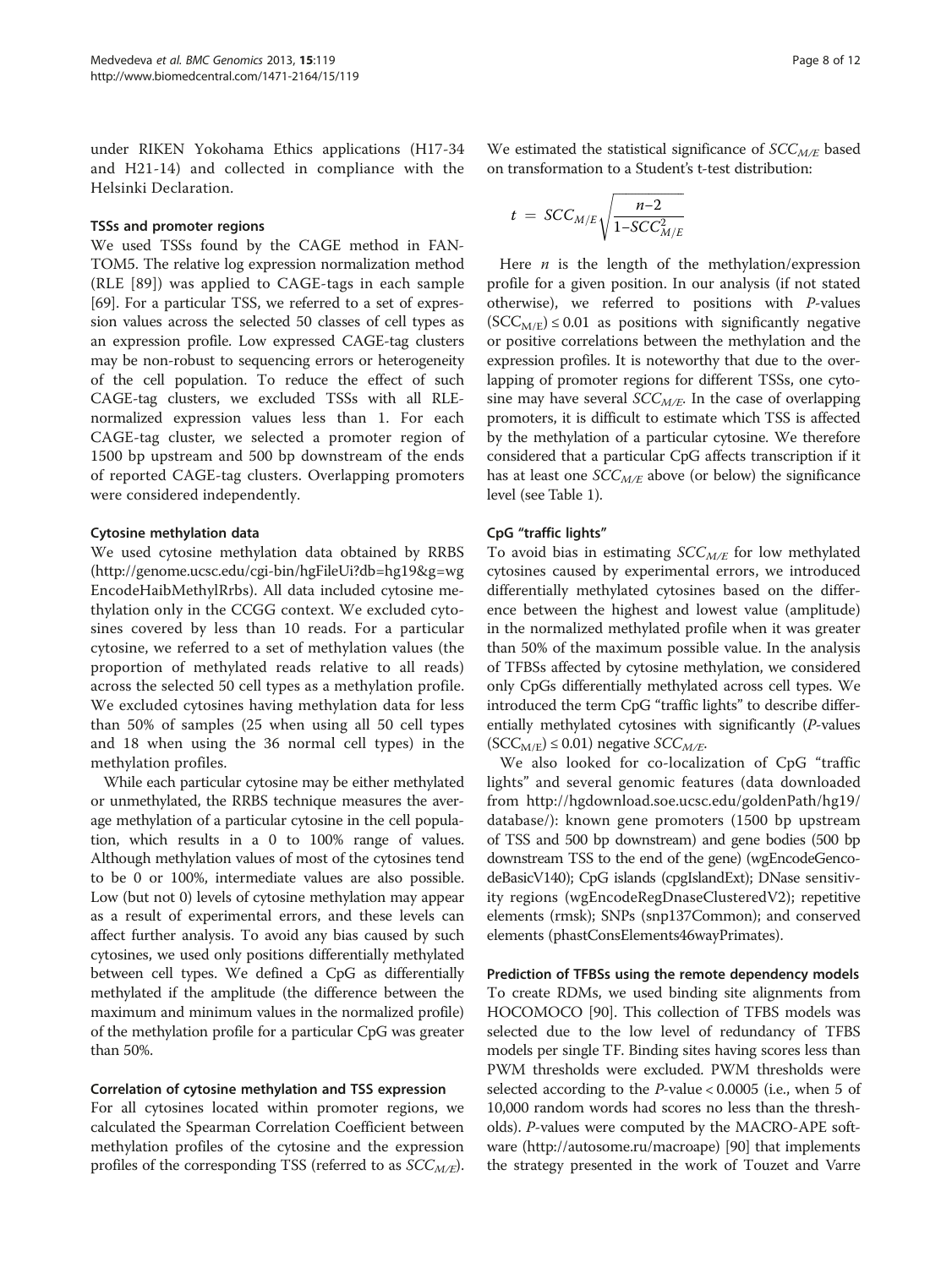<span id="page-8-0"></span>[[91](#page-11-0)]. Due to the large number of parameters in RDM models as compared to PWM models provided in HOCO-MOCO, the minimal number of sequences in the alignment was increased from 8 to 15. Filtered alignments of fewer than 15 binding sites were discarded, which reduced the initial set of 426 TFBS models available in HOCO-MOCO to 280 TFBS models (Additional file 4, column 1).

Using the frequency of each dinucleotide with one nucleotide being at position  $i$  and the other at position  $j$ , where  $i = 1, ..., L-1, j = i + 1, ..., L$ , in the set of aligned binding sites, the dinucleotide frequency matrix with remote dependencies was constructed and normalized similar to PWM normalization in Bajic et al. [\[92\]](#page-11-0):

$$
RDM_{a,i,j} = \frac{f_{a,i,j}}{\sum_{i=1}^{L-1} \sum_{j=i+1}^{L} \max_a(f_{a,i,j})}
$$

Here  $f_{a,i}$  is the frequency of dinucleotide a formed of nucleotides at positions  $i$  and  $j$ , and  $L$  is the length of the aligned TFBSs. We predicted TFBSs using the RDM models across the whole promoter set.

#### Prediction of TFBSs using position weight matrices

To check if the TFBS prediction method affects the results, we also predicted TFBS using widely accepted PWM models. We took the same PWMs from HOCO-MOCO as used for RDM construction. PWM thresholds were selected according to the P-value of 0.0005 (Additional file [10\)](#page-9-0).

#### TFBSs potentially affected by DNA methylation

We selected all cytosines for which  $SCC_{M/E}$  were available and checked whether they were located within predicted TFBSs. The total number of predicted TFBSs is available in Additional files 2, 3 and 4 (column D). It is noteworthy that average GC-content of the RDM hits was undistinguishable from that of the binding sites in the initial alignments.

#### "Core" and "flanking" CpG positions within TFBS

If we consider all genome-wide hits of any TFBS model, we may find that CpG dinucleotides can appear almost in every position of TFBSs. However, some positions within binding sites contain CpG dinucleotide more often than do others, so we repeated the analysis for each type of binding site position separately. For a particular TFBS model, we selected CpG positions in the HOCOMOCO alignments according to the information content of the corresponding PWM columns. Information content is defined as DIC (Discrete Information Content [\[93\]](#page-11-0)) separately for different types of binding site positions. For a particular TFBS model, we selected CpG positions in the HOCOMOCO alignments according to the information content of the corresponding PWM columns:

$$
DIC_j = \frac{1}{N} \left( \sum_{a \in (A, C, G, T)} \log(x_{a,j}!) - \log(N!) \right),
$$

Here  $x_{a,i}$  are elements of the position count matrix (i.e., nucleotide counts),  $N$  is the total number of aligned TFBS sequences. In contrast to classic information content [\[94\]](#page-11-0), DIC is based on raw counts (instead of percolumn nucleotide probabilities, which can be inaccurate for a small set of aligned sequences). We define two em-pirical DIC thresholds [\[95\]](#page-11-0) *Th* and *th* (introduced in [[96](#page-11-0)]). Th corresponds to the DIC of the column having only 3 (of 4 possible) nucleotides that have the same frequency, th corresponds to the DIC of the column having two nucleotides with the same frequency,  $f$ , and the other two nucleotides each with the frequency 2f.

The CpG positions have C and G as major nucleotides (with the highest frequency) in the neighbouring columns. High information content CpG ("core" TFBS positions) has both C and G columns with DIC greater than Th. The medium (or low) information content CpG ("flanking" TFBS positions) has both C- and G-column DIC between  $Th$  and  $th$  (or lower than  $th$ ). The summary is presented in Additional files 4 and 5.

## Additional files

[Additional file 1:](http://www.biomedcentral.com/content/supplementary/1471-2164-15-119-S1.docx) Contains the total number of analyzed CpGs as well as the count of CpG demonstrating  $SCC_{M/E}$  above certain significance levels. These results were obtained using only the 36 normal cell types. [Additional file 2:](http://www.biomedcentral.com/content/supplementary/1471-2164-15-119-S2.xlsx) Contains RDM-based predicted TFBSs based on 50 cell samples; tables containing information about the names of the TFBSs models used, their function in regulation (activator or repressor), the number of cytosines in our study (with any  $SCC_{M/E}$ ) overlapping with TFBSs, the number of CpG "traffic lights" overlapping with TFBSs for each TF, the expected number of such overlaps and the statistical significance of the over-/underrepresentation of TFBS in CpG "traffic light" positions. Consistent information is given for positions with positive SCC<sub>ME</sub>.

[Additional file 3:](http://www.biomedcentral.com/content/supplementary/1471-2164-15-119-S3.xlsx) Contains RDM-based predicted TFBSs based on the 36 normal cell samples; tables containing information about the names of the TFBSs models used, their function in regulation (activator or repressor), the number of cytosines in our study (with any  $SCC<sub>M/E</sub>$ ) overlapping with TFBSs, the number of CpG "traffic lights" overlapping with TFBSs for each TF, the expected number of such overlaps and the statistical significance of the over-/underrepresentation of TFBS in CpG "traffic light" positions. Consistent information is given for positions with positive SCC<sub>ME</sub>

[Additional file 4:](http://www.biomedcentral.com/content/supplementary/1471-2164-15-119-S4.xlsx) Contains PWM-based predicted TFBSs based on 50 cell samples; tables containing information about the names of the TFBSs models used, their function in regulation (activator or repressor), the number of cytosines in our study (with any  $SCC_{M/E}$ ) overlapping with TFBSs, the number of CpG "traffic lights" overlapping with TFBSs for each TF, the expected number of such overlaps and the statistical significance of the over-/underrepresentation of TFBS in CpG "traffic light" positions. Consistent information is given for positions with positive  $SC_{MF}$ .

[Additional file 5:](http://www.biomedcentral.com/content/supplementary/1471-2164-15-119-S5.xlsx) Contains RDM-based predicted TFBS for CTCF supported with ChIP-seq peak data; tables containing information about the names of the TFBSs models used, their function in regulation (activator or repressor), the number of cytosines in our study (with any  $SCC<sub>M/E</sub>$ ) overlapping with TFBSs, the number of CpG "traffic lights"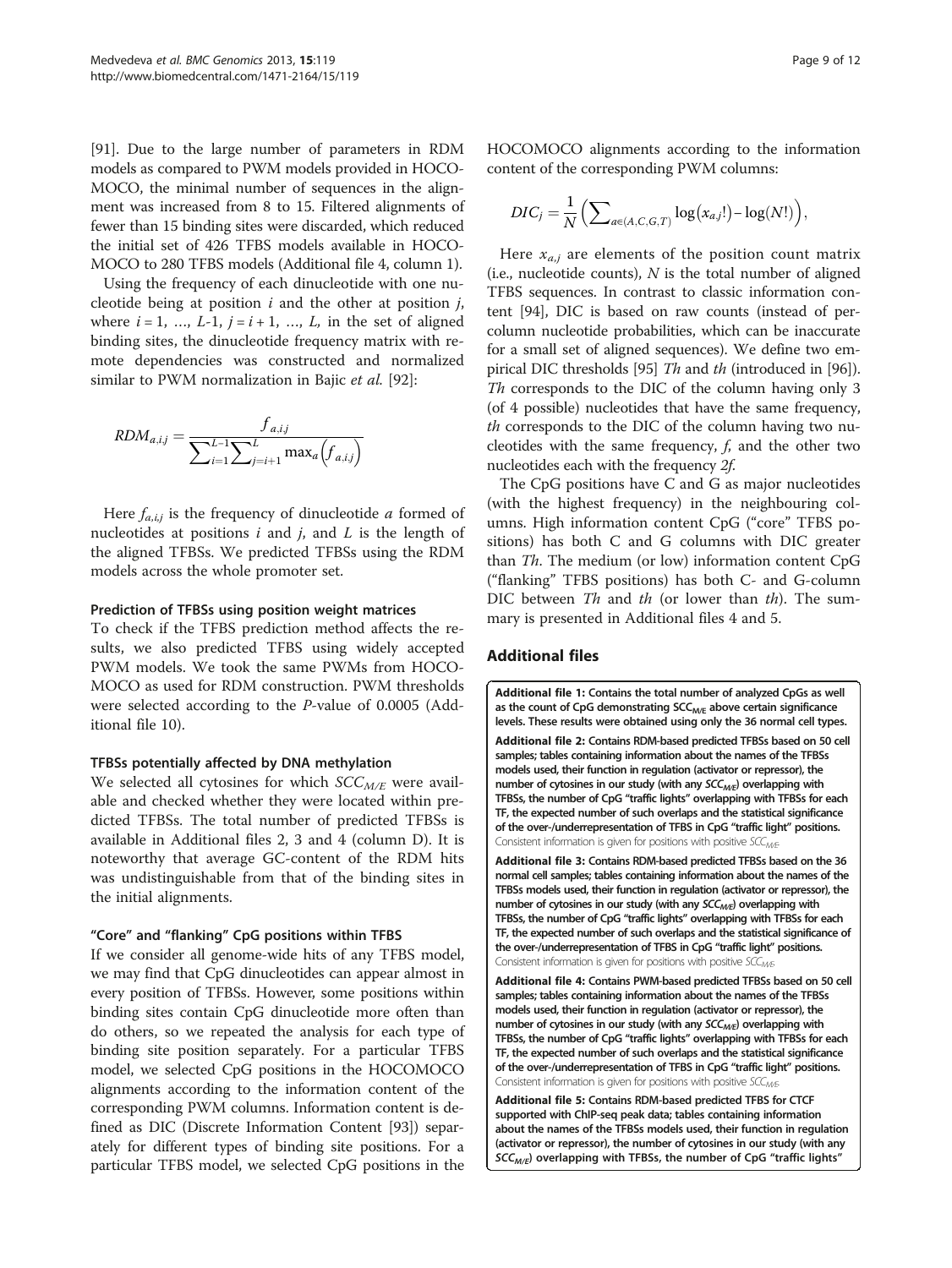<span id="page-9-0"></span>overlapping with TFBSs for each TF, the expected number of such overlaps and the statistical significance of the over-/underrepresentation of TFBS in CpG "traffic light" positions. Consistent information is given for positions with positive  $SCC_{M\text{/}E}$ .

[Additional file 6:](http://www.biomedcentral.com/content/supplementary/1471-2164-15-119-S6.pdf) Contains a figure showing the distribution of the observed to expected ratio of CpG "traffic lights" overlapping with TFBSs of activators, repressors and multifunctional TFs. TFBSs were predicted using RDM.

[Additional file 7:](http://www.biomedcentral.com/content/supplementary/1471-2164-15-119-S7.xlsx) Contains RDM-based predicted TFBSs. Tables containing the positions within TFBSs with high, medium and low IC, the number of cytosines in our study (with any  $SCC_{M/E}$ ) overlapping with TFBS, and the number of CpG "traffic lights" overlapping with TFBS for each **TF.** Consistent information is given for positions with positive  $SCC_{M/E}$ .

[Additional file 8:](http://www.biomedcentral.com/content/supplementary/1471-2164-15-119-S8.xlsx) Contains PWM-based predicted TFBSs. Tables containing the positions within TFBSs with high, medium and low IC, the number of cytosines in our study (with any  $SCC_{ME}$ ) overlapping with TFBS, and the number of CpG "traffic lights" overlapping with TFBS for each TF. Consistent information is given for positions with positive SCC<sub>ME</sub>.

[Additional file 9:](http://www.biomedcentral.com/content/supplementary/1471-2164-15-119-S9.xlsx) Contains a table listing FANTOM5 samples (cell types) matching 50 ENCODE samples. We grouped them into 50 classes of identical or similar biological cell types. The ENCODE sample description is also provided. Normal/cancer cell types (36/14) are marked in the last column.

[Additional file 10:](http://www.biomedcentral.com/content/supplementary/1471-2164-15-119-S10.txt) Contains thresholds for PWM corresponding to the P-value < 0.0005 (i.e., when 5 of 10,000 random words have scores no less than the thresholds). P-values were computed by MACRO-APE software ([http://autosome.ru/macroape\)](http://autosome.ru/macroape).

#### Abbreviations

RRBS: Reduced representation bisulphite sequencing; CAGE: Cap analysis of gene expression; ChIP-seq: Chromatin immunoprecipitation followed by DNA sequencing; TSS: Transcription start site; TF: Transcription factor; TFBS: Transcription factor binding site; RDM: Remote dependency model; PWM: Position weight matrix; SCC<sub>M/E</sub>: Spearman correlation coefficient between methylation and expression profiles; CGI: CpG island; DIC: Discrete information content.

#### Competing interests

The authors declare that they have no competing interests.

#### Authors' contributions

YAM designed the computational experiments, selected and preprocessed the data, performed statistical analysis and wrote the manuscript. AK performed most of the data analysis. WBA and MdSIB provided RDM models and tools for threshold estimation and mapping. TL was responsible for tag mapping. HK managed the data handling. ARRF was responsible for FANTOM5 management and its concept. IVK performed part of the analysis and contributed to the design of the experiments and writing of the manuscript. VBB contributed to the design of the experiments and writing of the manuscript. All authors read and approved the final manuscript.

#### Acknowledgments

This work was supported by a Research Grant from the Japanese Ministry of Education, Culture, Sports, Science and Technology (MEXT) to the RIKEN Center for Life Science Technologies; by a research grant for RIKEN Omics Science Center from MEXT to Yoshihide Hayashizaki; and by a research grant from MEXT through RIKEN Preventive Medicine and Diagnosis Innovation Program to YH. We would like to thank all members of the FANTOM5 consortium for contributing to the generation of samples and analysis of the dataset and to thank GeNAS for data production. We thank Prof. A.S. Kondrashov for computational facilities provided to IVK under Russian Ministry of Science and Education grant [11.G34.31.0008]. We also would like to thank Virginia Unkefer for careful editing of the manuscript. YAM, AK, WBA, MdSIB and VBB were supported by the base research funds of VBB at KAUST. IVK was supported by the Dynasty Foundation, the Russian Foundation for Basic Research, 12-04-32082-mol\_a and Russian Ministry of Science and Education State Contract [14.512.11.0092]. RIKEN Omics Science Center ceased to exist as of April 1<sup>st</sup>, 2013, due to RIKEN reorganization.

#### Author details

<sup>1</sup> Computational Bioscience Research Center, Computer, Electrical and Mathematical Sciences and Engineering Division, King Abdullah University of Science and Technology (KAUST), Thuwal 23955-6900, Saudi Arabia. <sup>2</sup>Laboratory of Bioinformatics and Systems Biology, Engelhardt Institute of Molecular Biology, Russian Academy of Sciences, Vavilov str. 32, Moscow 119991GSP-1, Russia. <sup>3</sup>Department of Computational Systems Biology, Vavilov Institute of General Genetics, Russian Academy of Sciences, Gubkina str. 3, Moscow 119991, Russia. <sup>4</sup>RIKEN Omics Science Center, Yokohama, Kanagawa 230-0045, Japan. <sup>5</sup>RIKEN Center for Life Science Technologies, Division of Genomic Technologies, Yokohama, Kanagawa 230-0045, Japan. <sup>6</sup>RIKEN Preventive Medicine and Diagnosis Innovation Program, Wako, Saitama 351-0198, Japan.

Received: 16 April 2013 Accepted: 16 August 2013 Published: 26 March 2014

#### References

- 1. Ehrlich M, Gama-Sosa MA, Huang LH, Midgett RM, Kuo KC, McCune RA, Gehrke C: Amount and distribution of 5-methylcytosine in human DNA from different types of tissues of cells. Nucleic Acids Res 1982, 10:2709–2721.
- 2. Tucker KL: Methylated cytosine and the brain: a new base for neuroscience. Neuron 2001, 30:649–652.
- 3. Ramsahoye BH, Biniszkiewicz D, Lyko F, Clark V, Bird AP, Jaenisch R: Non-CpG methylation is prevalent in embryonic stem cells and may be mediated by DNA methyltransferase 3a. Proc Natl Acad Sci USA 2000, 97:5237–5242.
- 4. Lister R, Pelizzola M, Dowen RH, Hawkins RD, Hon G, Tonti-Filippini J, Nery JR, Lee L, Ye Z, Ngo QM, Edsall L, Antosiewicz-Bourget J, Stewart R, Ruotti V, Millar AH, Thomson JA, Ren B, Ecker JR: Human DNA methylomes at base resolution show widespread epigenomic differences. Nature 2009, 462(7271):315–322.
- 5. Laurent L, Wong E, Li G, Huynh T, Tsirigos A, Ong CT, Low HM, Kin Sung KW, Rigoutsos I, Loring J, Wei CL: Dynamic changes in the human methylome during differentiation. Genome Res 2010, 20:320–331.
- 6. Suzuki MM, Bird A: DNA methylation landscapes: provocative insights from epigenomics. Nat Rev Genet 2008, 9:465–476.
- 7. Harris RA, Wang T, Coarfa C, Nagarajan RP, Hong C, Downey SL, Johnson BE, Fouse SD, Delaney A, Zhao Y, Olshen A, Ballinger T, Zhou X, Forsberg KJ, Gu J, Echipare L, O'Geen H, Lister R, Pelizzola M, Xi Y, Epstein CB, Bernstein BE, Hawkins RD, Ren B, Chung WY, Gu H, Bock C, Gnirke A, Zhang MQ, Haussler D, et al: Comparison of sequencing-based methods to profile DNA methylation and identification of monoallelic epigenetic modifications. Nat Biotechnol 2010, 28(10):1097–1105.
- 8. Laird PW: Principles and challenges of genomewide DNA methylation analysis. Nat Rev Genet 2010, 11:191–203.
- 9. Clark SJ, Statham A, Stirzaker C, Molloy PL, Frommer M: DNA methylation: bisulphite modification and analysis. Nat Protoc 2006, 1:2353–2364.
- 10. Barrera V, Peinado MA: Evaluation of single CpG sites as proxies of CpG island methylation states at the genome scale. Nucleic Acids Res 2012, 40:11490–11498.
- 11. Furst RW, Kliem H, Meyer HH, Ulbrich SE: A differentially methylated single CpG-site is correlated with estrogen receptor alpha transcription. J Steroid Biochem Mol Biol 2012, 130:96-104.
- 12. Schubeler D: Molecular biology. Epigenetic islands in a genetic ocean. Science 2012, 338:756-757.
- 13. Jaenisch R, Bird A: Epigenetic regulation of gene expression: how the genome integrates intrinsic and environmental signals. Nat Genet 2003, 33(Suppl):245–254.
- 14. Borgel J, Guibert S, Li Y, Chiba H, Schubeler D, Sasaki H, Forne T, Weber M: Targets and dynamics of promoter DNA methylation during early mouse development. Nat Genet 2010, 42:1093–1100.
- 15. Farthing CR, Ficz G, Ng RK, Chan CF, Andrews S, Dean W, Hemberger M, Reik W: Global mapping of DNA methylation in mouse promoters reveals epigenetic reprogramming of pluripotency genes. PLoS Genet 2008, 4:e1000116.
- 16. Oda M, Yamagiwa A, Yamamoto S, Nakayama T, Tsumura A, Sasaki H, Nakao K, Li E, Okano M: DNA methylation regulates long-range gene silencing of an X-linked homeobox gene cluster in a lineage-specific manner. Genes Dev 2006, 20:3382–3394.
- 17. Tomazou EM, Meissner A: Epigenetic regulation of pluripotency. Adv Exp Med Biol 2010, 695:26–40.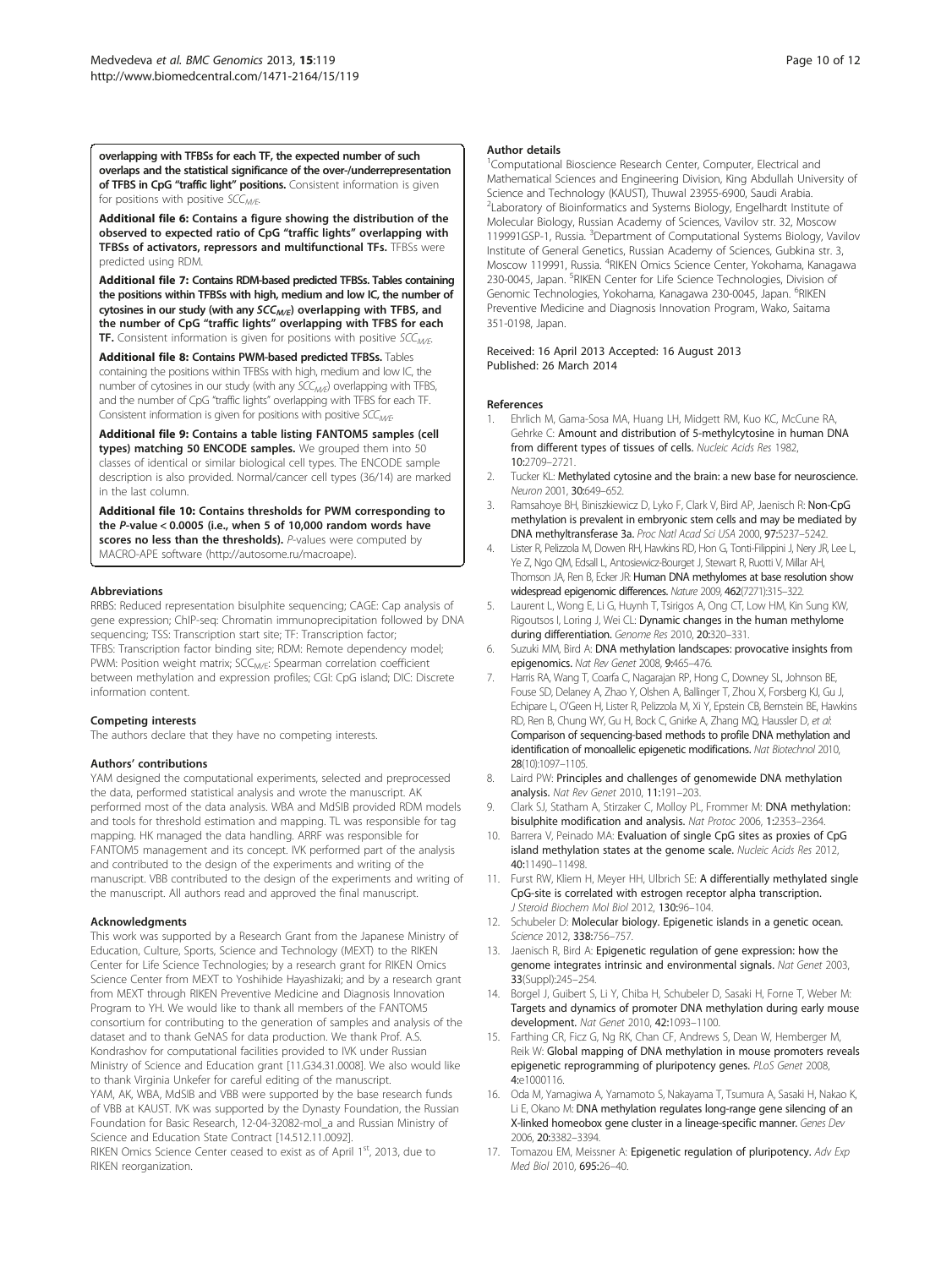- <span id="page-10-0"></span>18. Christensen BC, Houseman EA, Marsit CJ, Zheng S, Wrensch MR, Wiemels JL, Nelson HH, Karagas MR, Padbury JF, Bueno R, Sugarbaker DJ, Yeh RF, Wiencke JK, Kelsey KT: Aging and environmental exposures alter tissue-specific DNA methylation dependent upon CpG island context. PLoS Genet 2009, 5(8):e1000602.
- 19. Rakyan VK, Down TA, Maslau S, Andrew T, Yang TP, Beyan H, Whittaker P, McCann OT, Finer S, Valdes AM, Leslie RD, Deloukas P, Spector TD: Human aging-associated DNA hypermethylation occurs preferentially at bivalent chromatin domains. Genome Res 2010, 20(4):434–439.
- 20. Miller CA, Sweatt JD: Covalent modification of DNA regulates memory formation. Neuron 2007, 53:857–869.
- 21. Jirtle RL, Skinner MK: Environmental epigenomics and disease susceptibility. Nat Rev Genet 2007, 8:253–262.
- 22. Fraga MF, Ballestar E, Paz MF, Ropero S, Setien F, Ballestar ML, Heine-Suner D, Cigudosa JC, Urioste M, Benitez J, Boix-Chornet M, Sanchez-Aguilera A, Ling C, Carlsson E, Poulsen P, Vaag A, Stephan Z, Spector TD, Wu YZ, Plass C, Esteller M: Epigenetic differences arise during the lifetime of monozygotic twins. Proc Natl Acad Sci USA 2005, 102(30):10604–10609.
- 23. Kucharski R, Maleszka J, Foret S, Maleszka R: Nutritional control of reproductive status in honeybees via DNA methylation. Science 2008, 319:1827–1830.
- 24. Esteller M, Fraga MF, Paz MF, Campo E, Colomer D, Novo FJ, Calasanz MJ, Galm O, Guo M, Benitez J, Herman JG: Cancer epigenetics and methylation. Science 2002, 297:1807–1808. discussion 1807–1808.
- 25. Gilbert ER, Liu D: Epigenetics: the missing link to understanding beta-cell dysfunction in the pathogenesis of type 2 diabetes. Epigenetics 2012, 7:841–852.
- 26. Kwok JB: Role of epigenetics in Alzheimer's and Parkinson's disease. Epigenomics 2010, 2:671–682.
- 27. Kangaspeska S, Stride B, Metivier R, Polycarpou-Schwarz M, Ibberson D, Carmouche RP, Benes V, Gannon F, Reid G: Transient cyclical methylation of promoter DNA. Nature 2008, 452:112–115.
- 28. Metivier R, Gallais R, Tiffoche C, Le Peron C, Jurkowska RZ, Carmouche RP, Ibberson D, Barath P, Demay F, Reid G, Benes V, Jeltsch A, Gannon F, Salbert G: Cyclical DNA methylation of a transcriptionally active promoter. Nature 2008, 452(7183):45–50.
- 29. Walsh CP, Bestor TH: Cytosine methylation and mammalian development. Genes Dev 1999, 13:26–34.
- 30. Shen L, Kondo Y, Guo Y, Zhang J, Zhang L, Ahmed S, Shu J, Chen X, Waterland RA, Issa JP: Genome-wide profiling of DNA methylation reveals a class of normally methylated CpG island promoters. PLoS Genet 2007, 3:2023–2036.
- 31. Hsieh CL: Dependence of transcriptional repression on CpG methylation density. Mol Cell Biol 1994, 14:5487–5494.
- 32. Jones PA, Takai D: The role of DNA methylation in mammalian epigenetics. Science 2001, 293:1068–1070.
- 33. Wolffe AP, Matzke MA: Epigenetics: regulation through repression. Science 1999, 286:481–486.
- 34. Riggs AD: X inactivation, differentiation, and DNA methylation. Cytogenet Cell Genet 1975, 14:9–25.
- 35. Holliday R, Pugh JE: DNA modification mechanisms and gene activity during development. Science 1975, 187:226–232.
- 36. Bird AP: Functions for DNA methylation in vertebrates. Cold Spring Harb Symp Quant Biol 1993, 58:281–285.
- 37. Bird AP: DNA methylation versus gene expression. J Embryol Exp Morphol 1984, 83(Suppl):31–40.
- 38. Eckhardt F, Lewin J, Cortese R, Rakyan VK, Attwood J, Burger M, Burton J, Cox TV, Davies R, Down TA, Haefliger C, Horton R, Howe K, Jackson DK, Kunde J, Koenig C, Liddle J, Niblett D, Otto T, Pettett R, Seemann S, Thompson C, West T, Rogers J, Olek A, Berlin K, Beck S: DNA methylation profiling of human chromosomes 6, 20 and 22. Nat Genet 2006, 38 (12):1378–1385.
- 39. Weber M, Hellmann I, Stadler MB, Ramos L, Paabo S, Rebhan M, Schubeler D: Distribution, silencing potential and evolutionary impact of promoter DNA methylation in the human genome. Nat Genet 2007, 39:457–466.
- 40. Medvedeva YA, Fridman MV, Oparina NJ, Malko DB, Ermakova EO, Kulakovskiy IV, Heinzel A, Makeev VJ: Intergenic, gene terminal, and intragenic CpG islands in the human genome. BMC Genomics 2010, 11:48.
- 41. Boyes J, Bird A: Repression of genes by DNA methylation depends on CpG density and promoter strength: evidence for involvement of a methyl-CpG binding protein. EMBO J 1992, 11:327–333.
- 42. Pardo LM, Rizzu P, Francescatto M, Vitezic M, Leday GG, Sanchez JS, Khamis A, Takahashi H, van de Berg WD, Medvedeva YA, van de Wiel MA, Daub CO, Carninci P, Heutink P: Regional differences in gene expression and promoter usage in aged human brains. Neurobiol Aging 2013.
- 43. Lienert F, Wirbelauer C, Som I, Dean A, Mohn F, Schubeler D: Identification of genetic elements that autonomously determine DNA methylation states. Nat Genet 2011, 43:1091–1097.
- 44. Rishi V, Bhattacharya P, Chatterjee R, Rozenberg J, Zhao J, Glass K, Fitzgerald P, Vinson C: CpG methylation of half-CRE sequences creates C/EBPalpha binding sites that activate some tissue-specific genes. Proc Natl Acad Sci USA 2010, 107:20311–20316.
- 45. Tate PH, Bird AP: Effects of DNA methylation on DNA-binding proteins and gene expression. Curr Opin Genet Dev 1993, 3:226–231.
- 46. Choy MK, Movassagh M, Goh HG, Bennett MR, Down TA, Foo RS: Genome-wide conserved consensus transcription factor binding motifs are hyper-methylated. BMC Genomics 2010, 11:519.
- 47. Perini G, Diolaiti D, Porro A, Della Valle G: In vivo transcriptional regulation of N-Myc target genes is controlled by E-box methylation. Proc Natl Acad Sci USA 2005, 102:12117–12122.
- 48. Kim J, Kollhoff A, Bergmann A, Stubbs L: Methylation-sensitive binding of transcription factor YY1 to an insulator sequence within the paternally expressed imprinted gene, Peg3. Hum Mol Genet 2003, 12:233–245.
- 49. Mukhopadhyay R, Yu W, Whitehead J, Xu J, Lezcano M, Pack S, Kanduri C, Kanduri M, Ginjala V, Vostrov A, Quitschke W, Chernukhin I, Klenova E, Lobanenkov V, Ohlsson R: The binding sites for the chromatin insulator protein CTCF map to DNA methylation-free domains genome-wide. Genome Res 2004, 14(8):1594–1602.
- 50. Thurman RE, Rynes E, Humbert R, Vierstra J, Maurano MT, Haugen E, Sheffield NC, Stergachis AB, Wang H, Vernot B, Garg K, John S, Sandstrom R, Bates D, Boatman L, Canfield TK, Diegel M, Dunn D, Ebersol AK, Frum T, Giste E, Johnson AK, Johnson EM, Kutyavin T, Lajoie B, Lee BK, Lee K, London D, Lotakis D, Neph S, et al: The accessible chromatin landscape of the human genome. Nature 2012, 489(7414):75–82.
- 51. Straussman R, Nejman D, Roberts D, Steinfeld I, Blum B, Benvenisty N, Simon I, Yakhini Z, Cedar H: Developmental programming of CpG island methylation profiles in the human genome. Nat Struct Mol Biol 2009, 16:564–571.
- 52. Gebhard C, Benner C, Ehrich M, Schwarzfischer L, Schilling E, Klug M, Dietmaier W, Thiede C, Holler E, Andreesen R, Rehli M: General transcription factor binding at CpG islands in normal cells correlates with resistance to de novo DNA methylation in cancer cells. Cancer Res 2010, 70:1398–1407.
- 53. Wang H, Maurano MT, Qu H, Varley KE, Gertz J, Pauli F, Lee K, Canfield T, Weaver M, Sandstrom R, Thurman RE, Kaul R, Myers RM, Stamatoyannopoulos JA: Widespread plasticity in CTCF occupancy linked to DNA methylation. Genome Res 2012, 22(9):1680–1688.
- 54. Chatterjee R, Vinson C: CpG methylation recruits sequence specific transcription factors essential for tissue specific gene expression. Biochim Biophys Acta 1819, 2012:763–770.
- 55. Nan X, Ng HH, Johnson CA, Laherty CD, Turner BM, Eisenman RN, Bird A: Transcriptional repression by the methyl-CpG-binding protein MeCP2 involves a histone deacetylase complex. Nature 1998, 393:386–389.
- 56. Feldman N, Gerson A, Fang J, Li E, Zhang Y, Shinkai Y, Cedar H, Bergman Y: G9a-mediated irreversible epigenetic inactivation of Oct-3/4 during early embryogenesis. Nat Cell Biol 2006, 8:188–194.
- 57. Tachibana M, Matsumura Y, Fukuda M, Kimura H, Shinkai Y: G9a/GLP complexes independently mediate H3K9 and DNA methylation to silence transcription. EMBO J 2008, 27:2681-2690.
- 58. Strunnikova M, Schagdarsurengin U, Kehlen A, Garbe JC, Stampfer MR, Dammann R: Chromatin inactivation precedes de novo DNA methylation during the progressive epigenetic silencing of the RASSF1A promoter. Mol Cell Biol 2005, 25:3923–3933.
- 59. Vire E, Brenner C, Deplus R, Blanchon L, Fraga M, Didelot C, Morey L, Van Eynde A, Bernard D, Vanderwinden JM, Bollen M, Esteller M, Di Croce L, de Launoit Y, Fuks F: The Polycomb group protein EZH2 directly controls DNA methylation. Nature 2006, 439(7078):871–874.
- 60. Macleod D, Charlton J, Mullins J, Bird AP: Sp1 sites in the mouse aprt gene promoter are required to prevent methylation of the CpG island. Genes Dev 1994, 8:2282–2292.
- 61. Brandeis M, Frank D, Keshet I, Siegfried Z, Mendelsohn M, Nemes A, Temper V, Razin A, Cedar H: Sp1 elements protect a CpG island from de novo methylation. Nature 1994, 371:435–438.